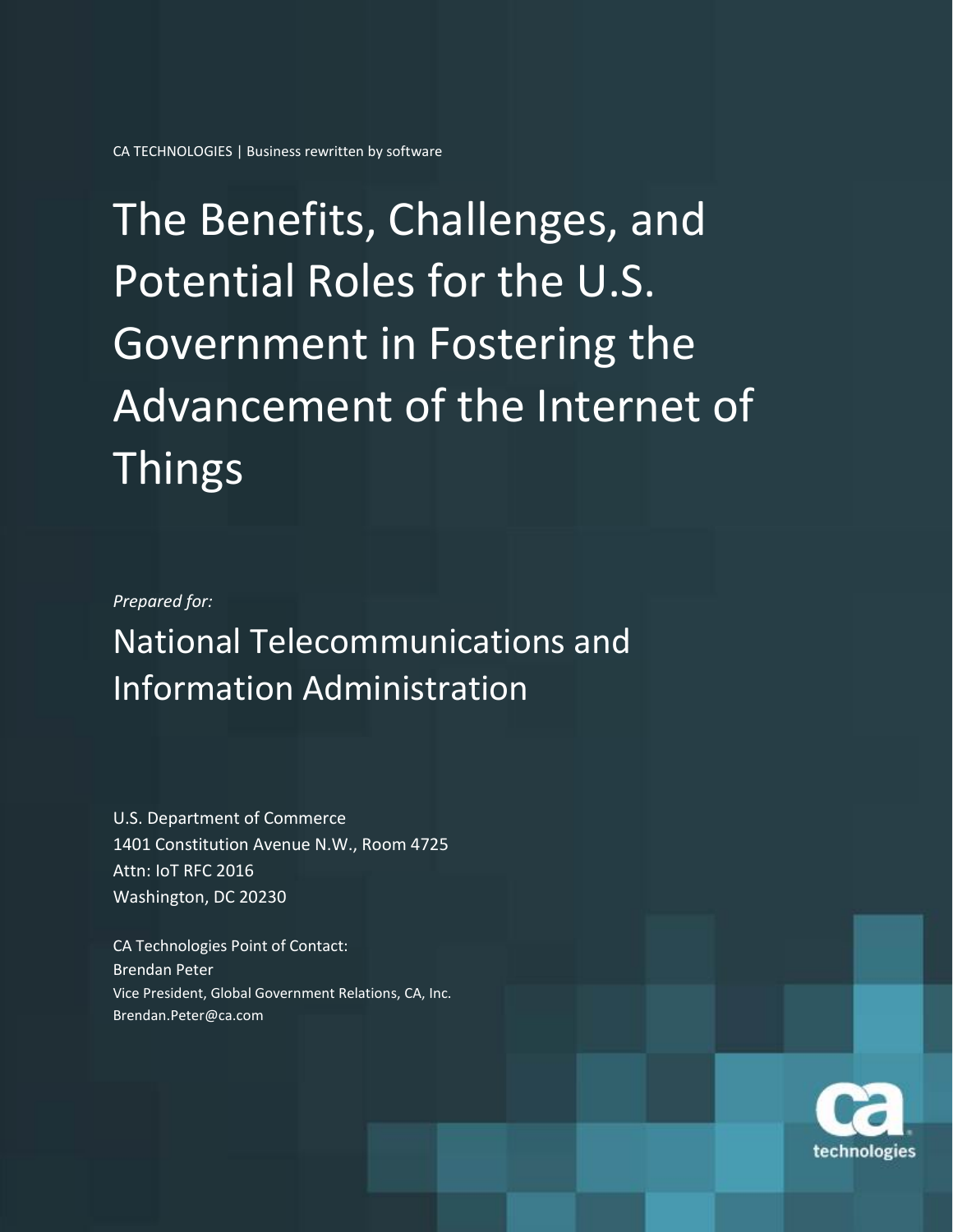

607 14th St NW, Ste 660 Washington, DC 20005

June 2, 2016

U.S. Department of Commerce 1401 Constitution Avenue N.W., Room 4725 Attn: IoT RFC 2016 Washington, DC 20230 Via email: *iotrfc2016@ntia.doc.gov*

Reference: The Benefits, Challenges, Potential Roles for the U.S. Government in Fostering the Advancement of the Internet of Things

Dear Sir or Madam:

CA Technologies (CA) appreciates this opportunity to provide comments to the National Telecommunications and Information Administration (NTIA) on the potential benefits and challenges of Internet of Things (IoT) technologies and what role, if any, the U.S. Government should play in this area.

CA Technologies helps customers succeed in a future where every business is being rewritten by software. From planning to development to management to security, at CA we create software that fuels transformation for companies in the application economy.

CA Technologies is responding to this RFC as a provider of software solutions that help manage, analyze, and secure IoT technologies and as a global company familiar with the wide range of IoT regulatory and assessment approaches being pursued by governments around the world.

Our response to the RFI is provided in the enclosed attachment. We look forward to working with NTIA and other federal agencies on promoting adoption of IoT technologies, and in developing risk management-based security and privacy policies to build trust in the IoT. If you have any questions or comments about our submission, please feel free to contact me a[t brendan.peter@ca.com.](mailto:brendan.peter@ca.com)

Sincerely,

Brendan Peter Vice President, Global Government Relations CA, Inc.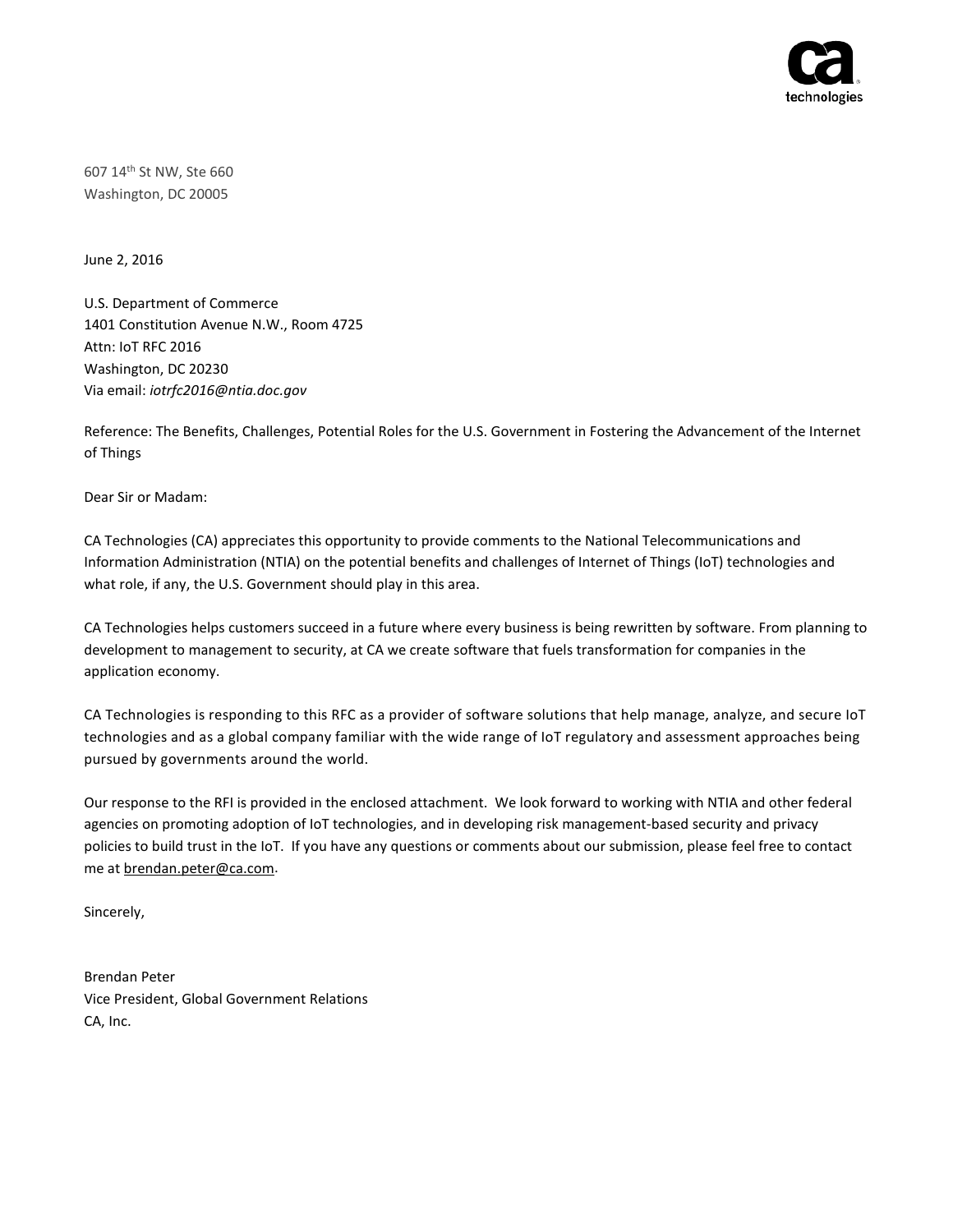## **Table of Contents**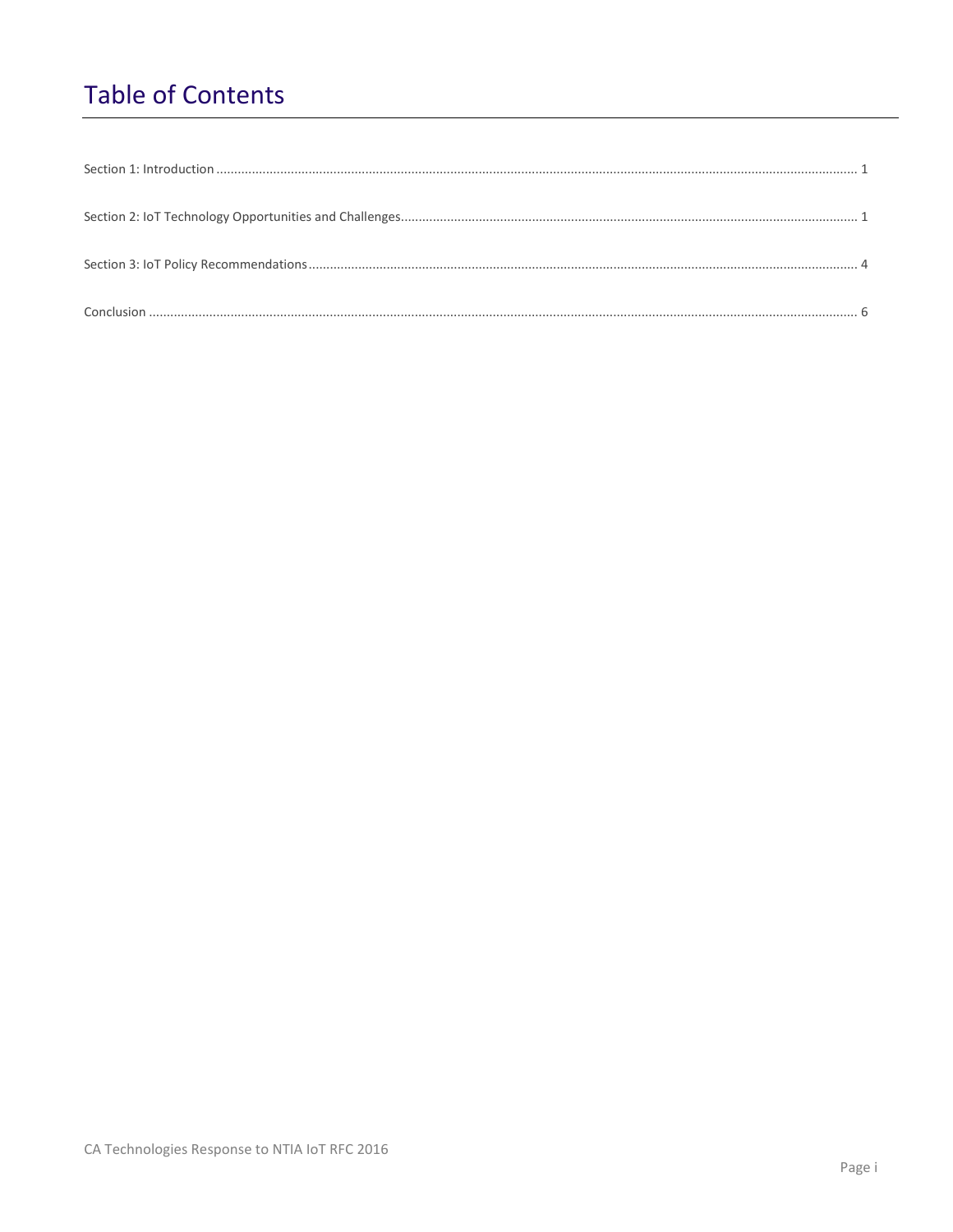

## <span id="page-3-0"></span>Section 1: Introduction

The Internet of Things (IoT), and the data-driven innovation it promises, provide a wealth of opportunities for improving public health, increasing agricultural yields, generating and consuming energy more efficiently, protecting the environment, enhancing transportation safety and efficiency, strengthening manufacturing, and for improving countless other applications. It has the potential to impact nearly every single industry and business model in transformative ways. With the growth and deployment of the IoT, we are at the dawn of what Klaus Schwab, the Executive Chairman of the World Economic Forum has termed, "the Fourth Industrial Revolution."<sup>[1](#page-3-1)</sup> At CA, we call this development "the Application Economy."

However, in addition to the range of opportunities that IoT offers, it also comes with significant technology and policy challenges. With more than 50 billion connected devices expected by [2](#page-3-2)020<sup>2</sup>, organizations will need to be able to authenticate, secure, manage, analyze, and act on the wealth of data that will be generated.

Sensors and devices from different manufacturers will generate wide varieties of data at different velocities, will communicate with different back-end data processing and analytics systems, and will execute varied functions. Organizations will need to ensure that the devices themselves and the data they receive and interpret are authenticated, especially if the devices are programmed to execute actions based on this data. A significant percentage of these devices and sensors will be wireless and will require ubiquitous access to spectrum. And, because so much of the data generated by the IoT will be generated by and associated with people, personal privacy will need to be protected throughout the IoT lifecycle.

CA Technologies welcomes the opportunity to provide a response to the National Telecommunications and Information Administration Request for Comment on the Benefits, Challenges, and Potential Roles for the Government in Fostering the Advancement of the Internet of Things.

CA Technologies makes software for businesses that are development-driven, because we believe those who build the apps will own the future. We help our customers succeed in a future where every business—from apparel to energy—is being rewritten by software. From planning to development to management to security, at CA we create software that fuels transformation for companies in the application economy. Our goal is to help organizations develop applications and experiences that excite, engage and open up new markets for their businesses. CA solutions power innovation by helping organizations to understand, plan, manage and control infrastructure to ensure the best possible business outcomes.

CA has structured its response by highlighting technology opportunities and challenges associated with the IoT, and by making recommendations for the Department of Commerce and other US Government officials in developing IoT policy.

<span id="page-3-1"></span> <sup>1</sup> https://www.weforum.org/pages/the-fourth-industrial-revolution-by-klaus-schwab/

<span id="page-3-2"></span><sup>&</sup>lt;sup>2</sup> http://www.cisco.com/c/dam/en\_us/about/ac79/docs/innov/IoT\_IBSG\_0411FINAL.pdf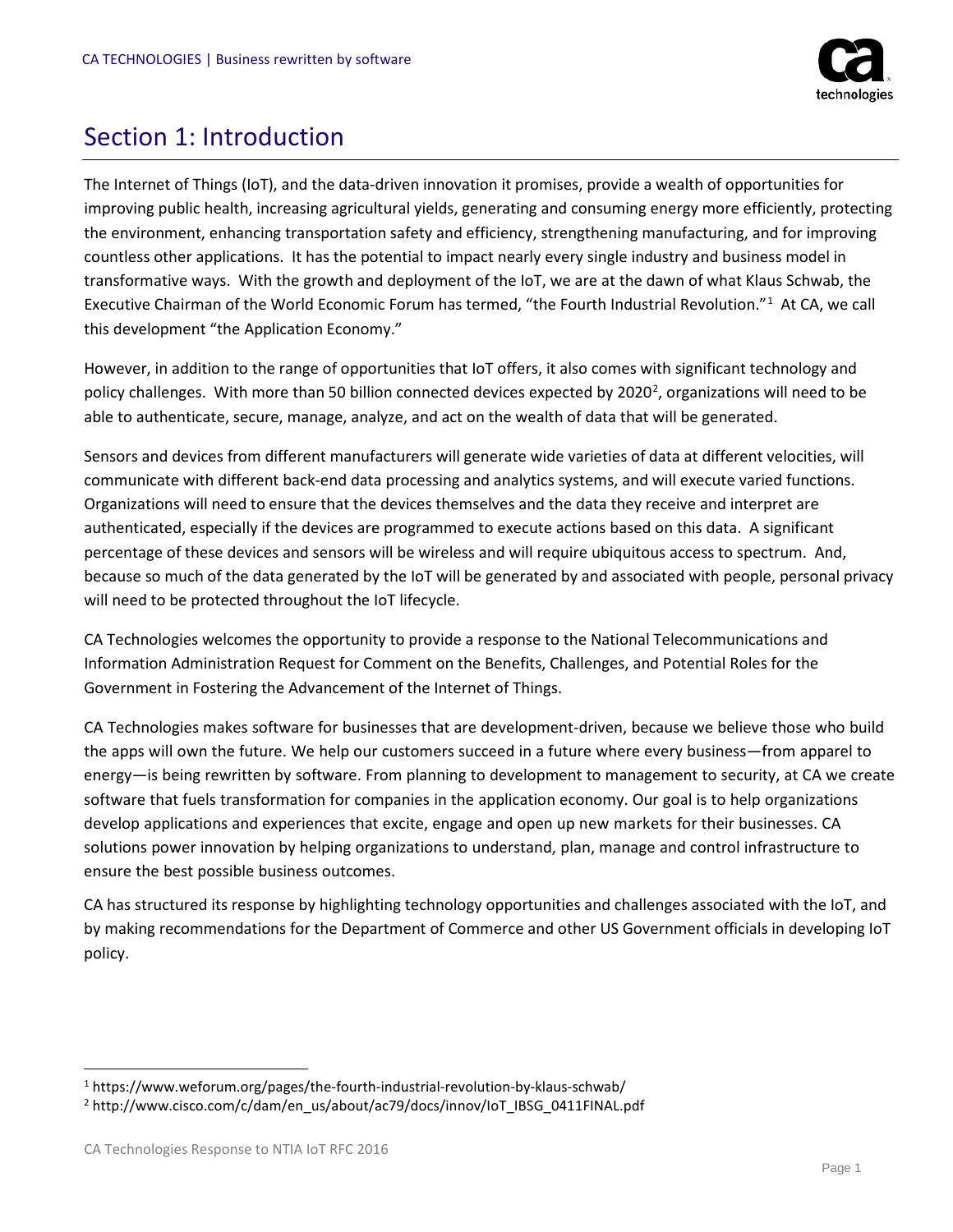

## <span id="page-4-0"></span>Section 2: IoT Technology Opportunities and Challenges

The Internet of Things (IoT) constitutes an extension of Information Technology (IT) from data centers and personal computing devices to everyday appliances and objects; from data servers and smart phones to internet-enabled smart vehicles and food packages that are tagged with beacons, Radio Frequency Identification (RFID) chips or Quick Response (QR) codes.

This extension creates significant opportunities for exchanging and monetizing information, conserving natural resources, and improving people's lives. The IoT will enable organizations to operate systems and supply chains more efficiently by generating actionable insights combined with automation and integration of business processes. IoT solutions also can enable the automation of dangerous or tedious activities (such as transport, mining, warehouse management, and property surveillance.)

This extension of traditional IT functions also introduces new challenges: it expands the cybersecurity attack surface, it exposes new privacy challenges, and it greatly increases the load on IT infrastructure and service support. CA Technologies highlights many of the technology challenges associated with IoT below.

#### *Heterogeneity and lack of standards*

There are many different types of sensors which provide multiple types of content over various protocols. There are currently dozens of competing platforms, though as profitable and significant use cases emerge, the field of IoT products will likely see some convergence over the next several years. In anticipation of this convergence, a number of consortia and open-source activities have designed and developed strong foundations. The Eclipse Foundation, for example, has well-articulated reference architecture and is supporting the development of components for an open-source IoT stack. At the same time, IBM, Google and Cisco have developed significant platforms for IoT applications, and companies like CA Technologies are creating platform-agnostic components. Notably, some IoT frameworks focus on local computation to achieve real-time responses, while most other frameworks focus on sending continuous data streams to "big" data lakes.

The Department of Commerce, through the National Institute of Standards and Technology (NIST), can play a convening role to help industry identify key use cases to facilitate convergence and industry maturity. The NIST Cyber-Physical Systems Public Working Group is helping to promote this convergence and should continue to receive active Federal Government support.

#### *Data exchanges and commerce challenges*

Data is an asset and like other assets it can be traded and sold, and data exchange must be based on trustworthy networks. IoT applications provide deeper insights in the behavior and preferences of individuals and organizations. For example, the GPS locations of individual traveling salespersons might be useful to restaurants and hotels, but the collective GPS data of salespersons from the same company might be useful to competitors. Thus, the exchange and sale of data must be carefully managed to protect corporate and individual data throughout the data supply chain (as the data moves from one device into the network). Privacy and data-use policies should be transparent and verifiable, and individuals and companies should be able to determine who has access to data and how it will be used.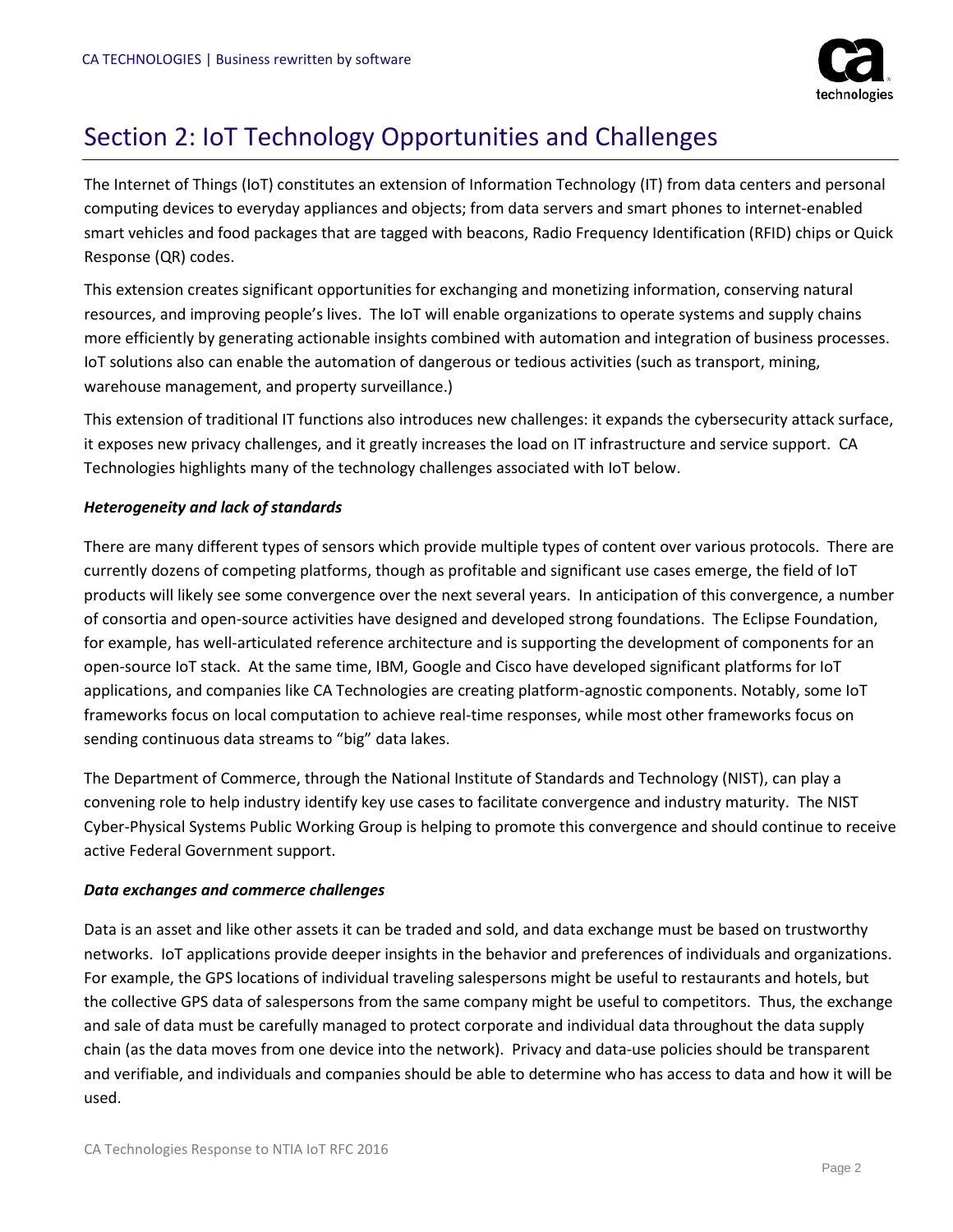

#### *New attack vectors and security challenges*

IoT Edge devices (e.g., sensors, semi-autonomous vehicles and robots) often operate in the open, where they are potentially exposed to adversarial or careless actors (e.g., workers, customers, and pedestrians). This means that an IoT foundation must be designed with the assumption that attackers could potentially gain physical access to devices and that they can use this access to control other resources. Further, unlike traditional IT in which devices have continuous reliable access to power (and battery backup), battery exhaustion can be an attack vector in the IoT.

Unlike traditional IT components, edge devices are often not online. Wireless connectivity may be insufficient at times, or battery-preserving algorithms may require sleep cycles. This has several consequences: (1) for end-to-end security, the edge devices must enforce rigorous security controls even when offline, and must restrict and log the types of changes that can occur, (2) new methods must be created to quickly integrate, update, and de-provision edge-devices and users at scale, and (3) the system must be able to distinguish between distributed denial of service (DDOS) attacks and the sudden, but legitimate, activity of many edge-devices.

Further, there is significant fragmentation across IoT hardware and software stacks. In many ways, the user doesn't know the execution context of the edge device, which complicates the security aspects in your infrastructure in significant ways. Therefore, users require flexibility in their access management and the ability to change policies, often in an automated fashion, in order to handle the scale of devices and their fragmented nature.

Finally, as IoT technologies become more ubiquitous and control an increasing number of critical functions, authenticating the identity of "things" and data will become increasingly important. Organizations will require strict access controls for IT administrators and other privileged users to prevent and/or mitigate incidental or malicious insider attacks.

#### *Application Programming Interface (API) management and security challenges*

Increasingly, organizations will be making use of application programming interfaces (APIs), which enable these organizations to derive increased value from multiple inputs. The effective management and security of these APIs will be vital to the success of the Internet of Things, Big Data and Mobility.

APIs allow developers to create an open architecture for sharing functionality and data between applications. APIs are like windows into an application—a direct conduit that leads straight into the core functionality and data residing in the heart of the app. APIs will be critical to the interfaces between sensors, devices and applications in the emerging IoT ecosystem. Leveraging APIs and securing them will be vital in enhancing trust in the IoT.

APIs represent a great opportunity for the enterprise to integrate applications quickly and easily. But APIs can be a double-edged sword: promising agility, while at the same time increasing risk. Organizations will need to address API security as an architectural challenge long before any development takes place; if they can do so, the IoT will reap the rewards of this technological breakthrough safely and securely.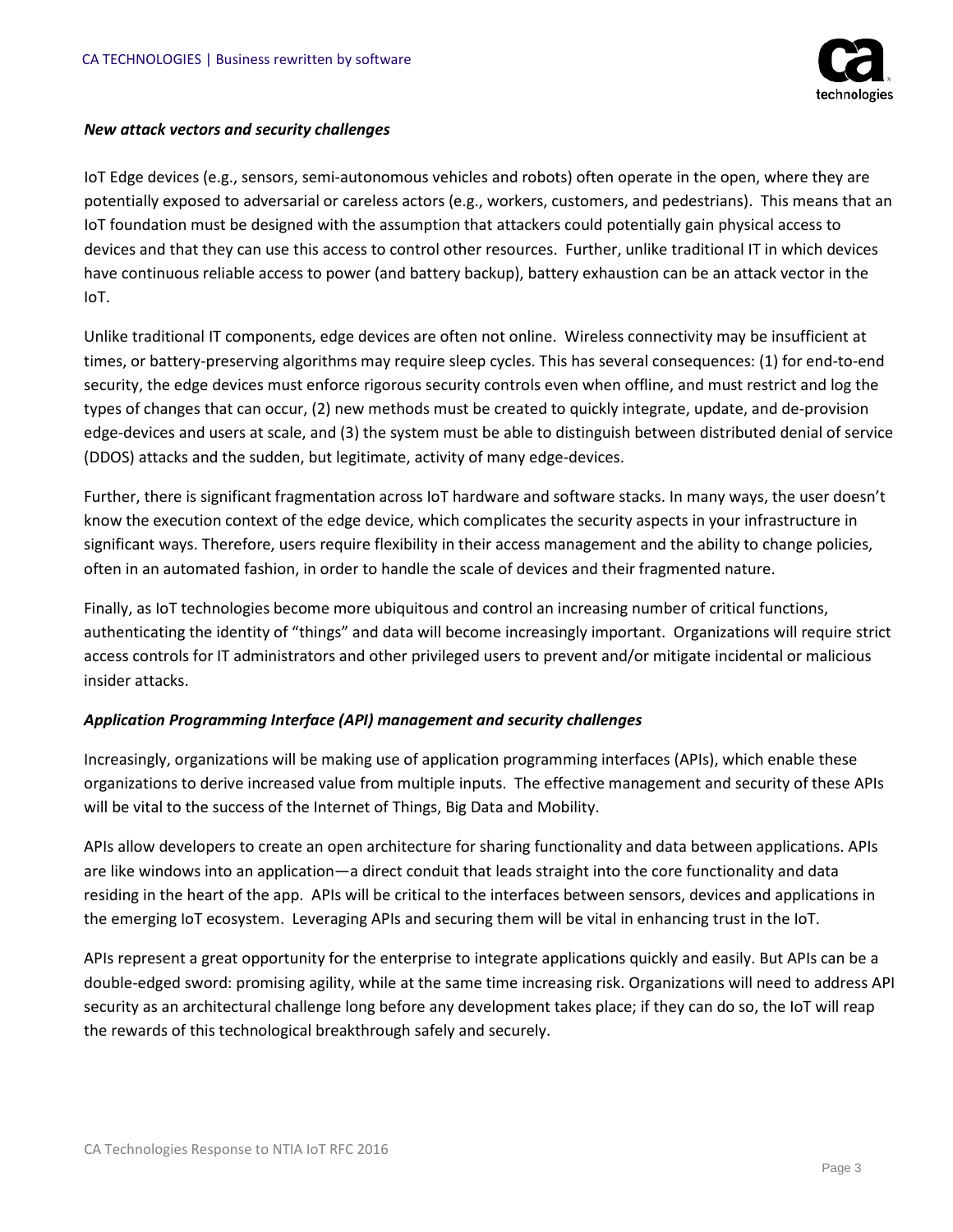

#### *IT/IoT resilience challenges*

IoT solutions often contain physical and software components manufactured and operated by multiple vendors. When something goes awry, it may be difficult to determine root cause and/or responsibility. This problem exists today – most web applications rely on coordinated activities of multi-vendor services and on cooperating operations analysts. However, IoT increases the scale of the problem not only because of the volume of data, but also because of the increase in the exposed attack surface. Service performance management and risk management must be optimized in a network where devices may have high failure rates, spurious data, and communication interruptions.

Inaccurate, but correctly formatted, data may appear throughout a network of sensors, and inappropriate actions may occur when robots or vehicles do not have all of the relevant environmental information. This may result in physical as well as financial damages, despite strong security. Autonomous IoT systems must rigorously verify data from the edge.

This suggests the need for:

- New methods for probing IoT infrastructure and for collecting, monitoring, analyzing, automating, and visualizing IoT data and data provenance;
- IoT frameworks that support agile application development and deployment by third parties and fast recovery/adaption when service intrusions/interruptions occur;
- Post deployment update capabilities without the need to replace hardware; and
- Forensics capabilities for determining and apportioning accountability.

## <span id="page-6-0"></span>Section 3: Policy Recommendations

CA Technologies evaluates proposed IoT policy initiatives through the lens of whether the policies will enable innovation, promote competition, enhance security and protect privacy in global markets. CA believes the following policy principles will be critical to the success of IoT development:

- Stakeholder engagement;
- Flexible, outcomes-focused policy;
- Recognition of global contexts in policy development;
- Infrastructure support; and
- Support for research and development and STEM education.

#### *Stakeholder Engagement*

Governments should engage actively with private and public stakeholders in developing IoT policies. Stakeholder engagement ensures that different technology development, management, security and privacy perspectives are weighed in policy development, and it encourages greater stakeholder participation and buy-in when policies are implemented. Effective public private partnerships can help promote IoT development, security and privacy while allowing for technology innovation.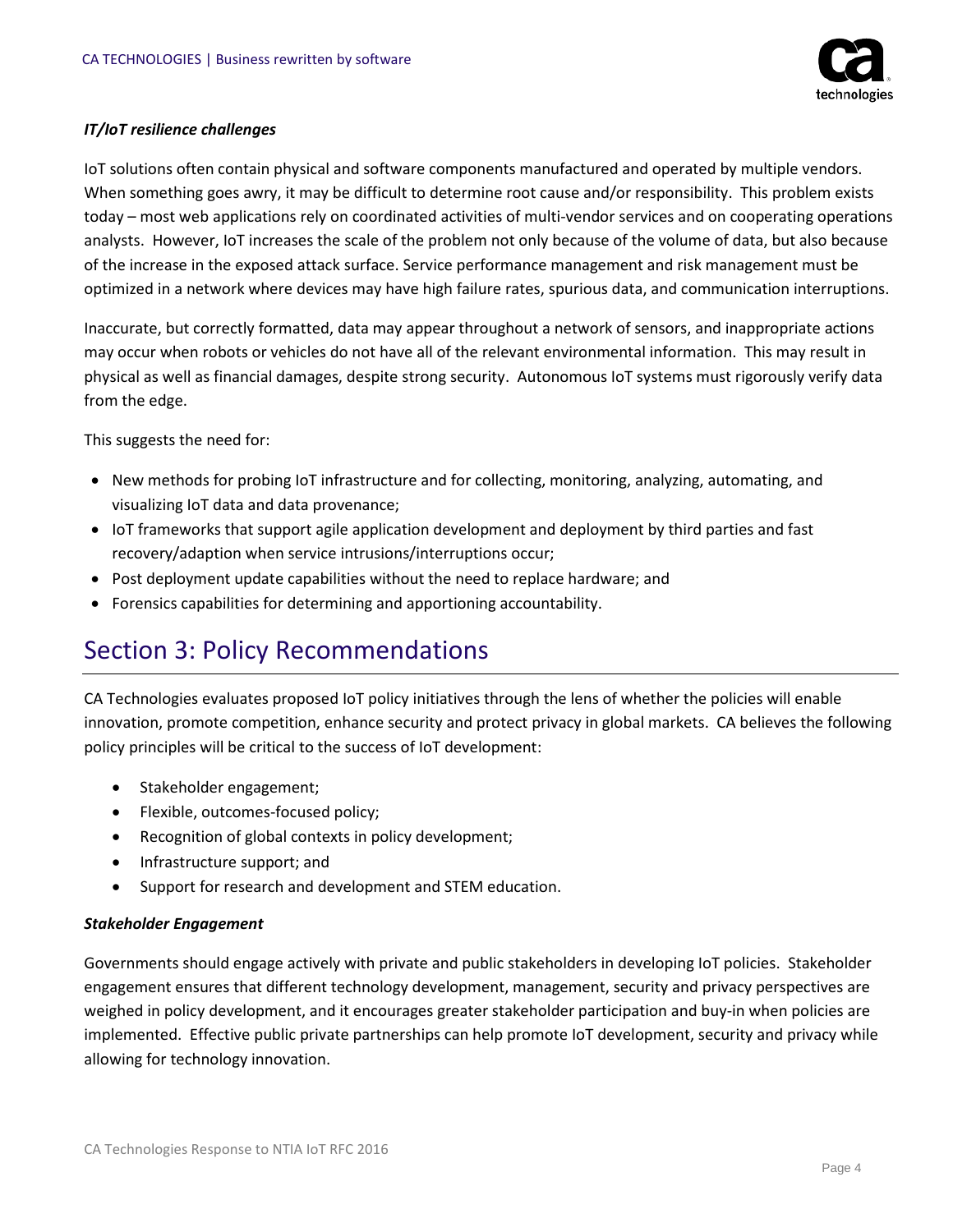

The NIST Cyber-Physical Systems Public Working Group is a good example of an effective public private partnership, and is currently working to develop consensus definitions, reference architectures, and common lexicon for IoT. The US Government should continue to support active stakeholder engagement initiatives such as this group.

In addition, the US Government should promote global, industry-led, market-driven standards development. Global, industry-led standards development processes best reflect technology developments and establish common baselines above which technology providers can compete and innovate. In cases where multi-lateral (state-based) standards bodies work to develop IoT standards, the US Government and the US Department of Commerce should work closely with industry and organizational stakeholders to promote existing industry-led standards when possible.

#### *Flexible, outcomes-based policy*

Policy and regulatory flexibility will be increasingly important in the development of the IoT. Each industry, system, and business faces distinct IoT challenges, and the range of stakeholders must have flexibility to uniquely address their needs. CA supports technology-neutral, outcomes-based policies that enable stakeholders to choose from a variety of options to address their development, management, security, and privacy challenges, and opposes policies that impose specific technology mandates.

The NIST Framework for Improving Critical Infrastructure Cybersecurity allows for flexibility in cybersecurity approaches among critical infrastructure providers, based on their unique threat environments, priorities and risk management approaches. CA believes similar policy approaches, which incorporate flexibility and which allow organizations to select their own, appropriate security and privacy options to achieve outcomes, will be critical for the IoT, given its vast range of technologies, functions and systems.

#### *Recognition of global contexts in policy development*

There is significant risk that global governments and US Federal regulatory agencies will develop multiple, distinct and overlapping compliance regimes around the IoT. This policy fragmentation can lead to organizations dedicating scarce resources towards compliance exercises and away from innovation and development. The Department of Commerce can help lead inter-agency IoT policy alignment initiatives, and can also work with global partners to promote policy alignment, where possible.

CA Technologies also believes that policy makers should embrace international, market-driven standards rather than country-specific technology mandates for the IoT. International standards are vital to vendors' ability to deliver secure, resilient and cost effective solutions that meet truly global performance requirements. Local standards fracture markets, increase cost and may weaken security

Further, CA Technologies believes that the imposition of restrictions on where products can be developed or where data can be stored as a condition of market access, for example, will stifle innovation and limit customers' ability to buy the most effective and secure IoT solutions to address their needs, limiting the potential benefits to consumers and society.